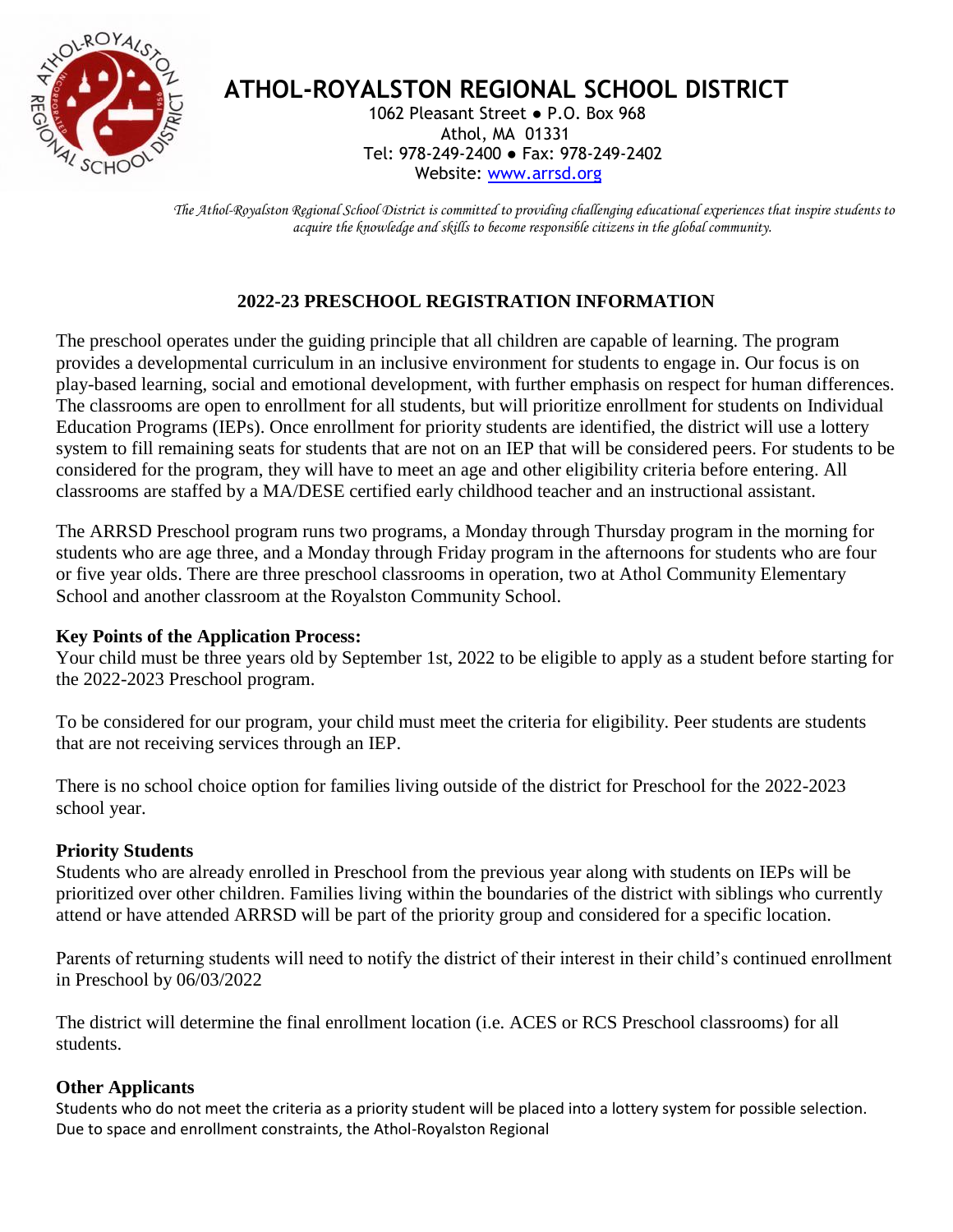School District's Preschool Program uses a lottery system for admitting students to their classes. For students that are not yet enrolled in the district, parents should review the available times for morning and afternoon sessions. Register your child on-line or in-person between May 16th, 2022 and July 21, 2022 before 11:59pm on the 21st to be eligible for the lottery.

### **Preschool Lottery**

**T**he Preschool lottery will occur on **July 26th, 2022.**

1. All new children pre-registering will be assigned a lottery number.

2. Once priority students are determined, remaining families seeking pre-registration will receive notification of the lottery process.

3. If a child is chosen through the lottery system to attend Preschool, the families will be notified of their proposed school assignment by **Jul 29, 2022**

4. Upon receiving written notification of the proposed preschool assignment, families MUST respond by **08/08/2022** selecting one of the following options:

- a. Accept placement
- b. Decline placement and be removed from list
- c. Decline placement but remain on the waitlist

Families MUST return the proposed assignment letter within 10 days to the Early Childhood Coordinator indicating one of the selections above.

#### **Students who receive Services Through an IEP**

For students who are on IEPs, their needs and enrollment will be addressed in the Team meeting process.

#### **Transportation**

Please note, transportation is not provided by the district unless transportation is needed due to a child's disability that requires transportation support. This decision is part of the IEP multi-disciplinary Team process and is not made by a single individual.

#### **Waitlist**

After the Lottery, ALL families seeking enrollment will be contacted directly regarding their status. If your child was not selected, you will be added to a waitlist for any available openings, or parents can decline having their child placed on a waitlist.

#### **Other factors:**

Students may be admitted later in the year depending on space availability.

#### **Preschool Assignment**

Upon receipt of your written selection, the Early Childhood Coordinator will issue an official assignment letter.

If you have a questions about your child's placement, you may contact: